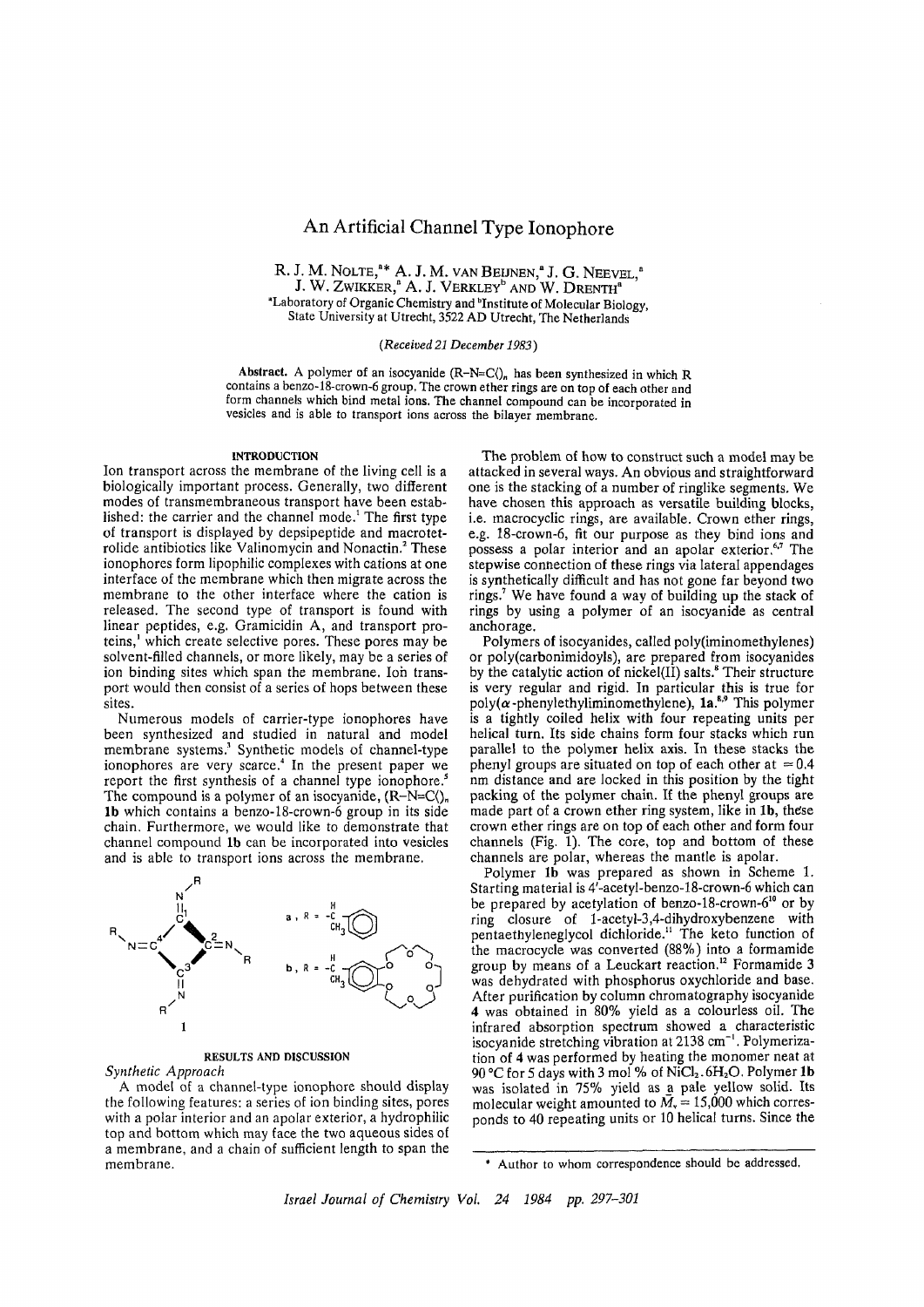

Fig. 1. Schematic picture of the channels of 1b.



distance between neighbouring turns is  $0.4 \text{ nm}$ , the average length of the channels will be 4 nm. This length is of the same order of magnitude as the thickness of the bilayer of most vesicle systems (4–5 nm<sup>19</sup>).

The binding properties of the channels of 1b towards metal ions and ammonium ions were measured by the picrate extraction technique described by Cram et al.<sup>13</sup>

Association constants and free energies of binding are given in Table 1. As reference compound 4-acetylbenzo-18-crown-6 (2) was used. Compound 1b displays free energies of binding ranging from 35.5 to 42.7 kJ/mol. These binding energies are roughly 5 kJ/mol higher than the binding energies of the reference compound. The difference in binding profile between 1b and 2 may be

Table 1. Association Constants,  $K_a$ , and Free Energies of Complexation of Picrate Salts by Ionophore 1b and 4'acetylbenzo-18-crown-6, 2ª

| Guest           | $K_a \times 10^{-5}/(1 \text{ mol}^{-1})$ |     | $-\Delta G^0/(kJ \cdot mol^{-1})$ |      |
|-----------------|-------------------------------------------|-----|-----------------------------------|------|
|                 | 1h                                        |     | 1b                                |      |
| $Li^*$          | 17                                        | 2.8 | 35.6                              | 31.0 |
| Na <sup>+</sup> | 20                                        | 3.8 | 36.0                              | 31.8 |
| $K^+$           | 300                                       | 130 | 42.7                              | 40.6 |
| $Rb^*$          | 120                                       | 28  | 40.6                              | 36.8 |
| $Cs^+$          | 90                                        | 7.4 | 39.7                              | 33.5 |
| $NHa+$          | 55                                        | 20  | 38.5                              | 36.0 |
| $Co^{2+}$       | < 0.05                                    |     | < 20                              |      |

Israel Journal of Chemistry 24 1984 explained from the fact that in the former compound the metal ions can be sandwiched between consecutive crown either rings, which favours binding, and in the latter compound they cannot.

## Incorporation and Ion Transport

As shown above, compound 1b displays the main features which are thought to be required for channel mediated ion transport. Therefore, it is tempting to investigate whether 1b can be incorporated in the bilayer membrane of vesicles and favour such an ion transport. Experiments were performed with the synthetic surfactant  $5.^{14}$ 

 $\overline{5}$ 

On dispersal in water 5 forms closed aggregates. The bilayers of these aggregates can be polymerized through their isocyano functions by addition of nickel capronate. The polymerized aggregates show enhanced stability.

Surfactant 5 and channel compound 1b were mixed in water in a molar ratio of 250 and dispersed by vortexing for 2 min. In separate experiments nickel capronate was added to achieve cross-linking of the bilayers. Freeze fracture electron micrographs revealed the presence of small, closed aggregates (Fig. 2). From the size distribution histograms the average diameters of the unpolymerized and polymerized vesicles were calculated to be 17 and 23 nm, respectively (Fig. 3a,b). Electron micrographs of vesicles and polymerized vesicles prepared under the same conditions as mentioned above, however without 1b, show diameters of 60 and 165 nm (Fig. 3c,d). The decrease in vesicle size when 1b is added and the concomitant narrower size distribution strongly suggests that this compound is incorporated. A similar effect is observed when proteins are built in liposome, e.g. the incorporation of glycophorin in phosphatidylethanolamine vesicles.<sup>15</sup>

Evidence of incorporation also comes from gel filtration experiments on Sephadex columns. These experiments reveal that channel compound 1b and the unpolymerized or polymerized vesicles are present in the same peak in the void volume of the column. Blank gel filtration experiments with dispersions of the separate components show peaks at different elution volumina, i.e. vesicles in the void volume and compound 1b in a broad band at a relative elution volume of  $\approx 4$ .

The phase-transition temperature of the vesicles was determined by observing changes in line widths of the  $CH<sub>2</sub>$ -protons in the <sup>1</sup>H NMR spectra as a function of temperature. The unpolymerized vesicle dispersions containing compound 1b showed a phase transition at  $\simeq 24$ °C. Dispersions without 1b had this transition at 30 °C. The lowering of the transition temperature suggests incorporation of 1b, although not conclusively, as phase transition temperatures also depend on vesicle size.<sup>1</sup> ' The polymerized vesicles with and without 1b do not show phase transitions anymore. Clearly, the presence of cross-links leads to restricted mobility of the hydrocarbon core.<sup>1</sup>

Ion transport across the bilayer membrane of the vesicles was studied using cobalt(II) ions. The latter ion was selected as ample dyes are available that form coloured complexes with this ion, e.g.  $4.5 -$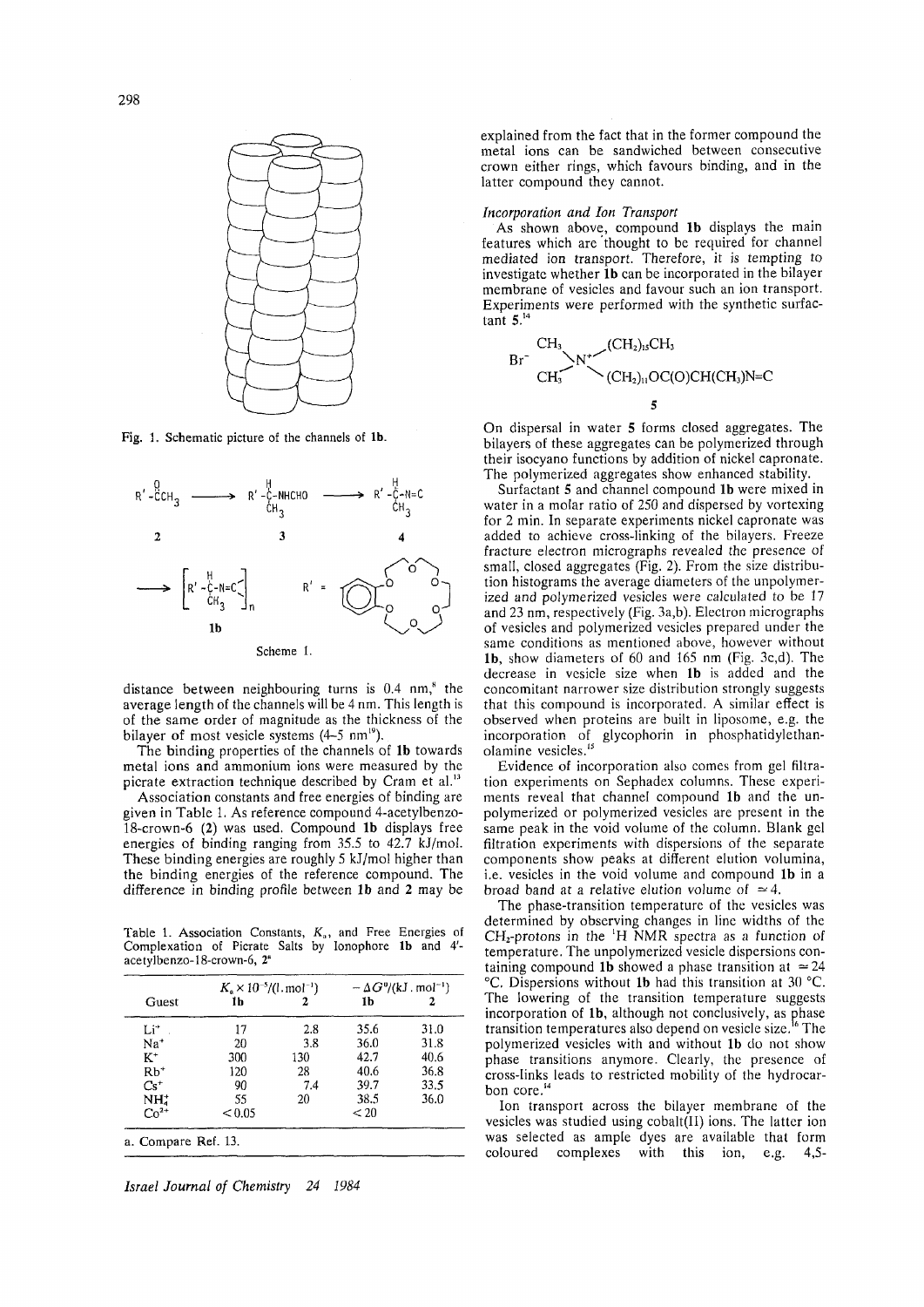

Fig. 2. Freeze fracture electron micrographs of unpolymerized (A) and polymerized (B) vesicles containing 1b. Magnification,  $\times$  100,000.



Fig. 3. Size distribution histograms: (a) unpolymerized vesicles containing 1b; (b) polymerized vesicles containing 1b; (c) unpolymerized vesicles without 1b; (d) polymerized vesicles without 1b.

dihydroxybenzenedisulphonic acid disodium salt (Tiron, 6) and 4-(2-pyridylazo) resorcinol mono sodium salt  $(PAR, 7)$ .



Extraction experiments showed that Co(II) ions are bound to the channels of 1b, although to a lesser extent than the alkali metal ions (Table 1).

In a first series of experiments surfactant 5 and channel compound 1b were vortexed in water and subsequently mixed with an aqueous solution of  $Co(NO<sub>3</sub>)<sub>2</sub>$  and Tiron.<br>The change in absorption of the  $Co<sup>2+</sup>-Tiron$  complex was measured at 314 nm. Blank experiments were performed with vesicles without 1b. The results are given in Fig. 4. Decrease in absorption, suggestive of cobalt ion transport, is clearly visible for vesicles containing 1b but not for those without this compound. As these experiments are not conclusive — they only show that cobalt ions disappear from the exterior aqueous solution - a second series of experiments was carried out with vesicles containing PAR in their aqueous interior. To this end vesicle dispersions were prepared by vortexing surfactant 5, compound 1b and PAR in water. Polymerized vesicle dispersions were prepared in a similar way by adding nickel capronate. The exo vesicular dye was removed by dialysis with diluted aqueous HCl. After neutralization



Fig. 4. Change in absorption at 314 nm vs. time. (@) Vesicles containing 1b; () vesicles without 1b.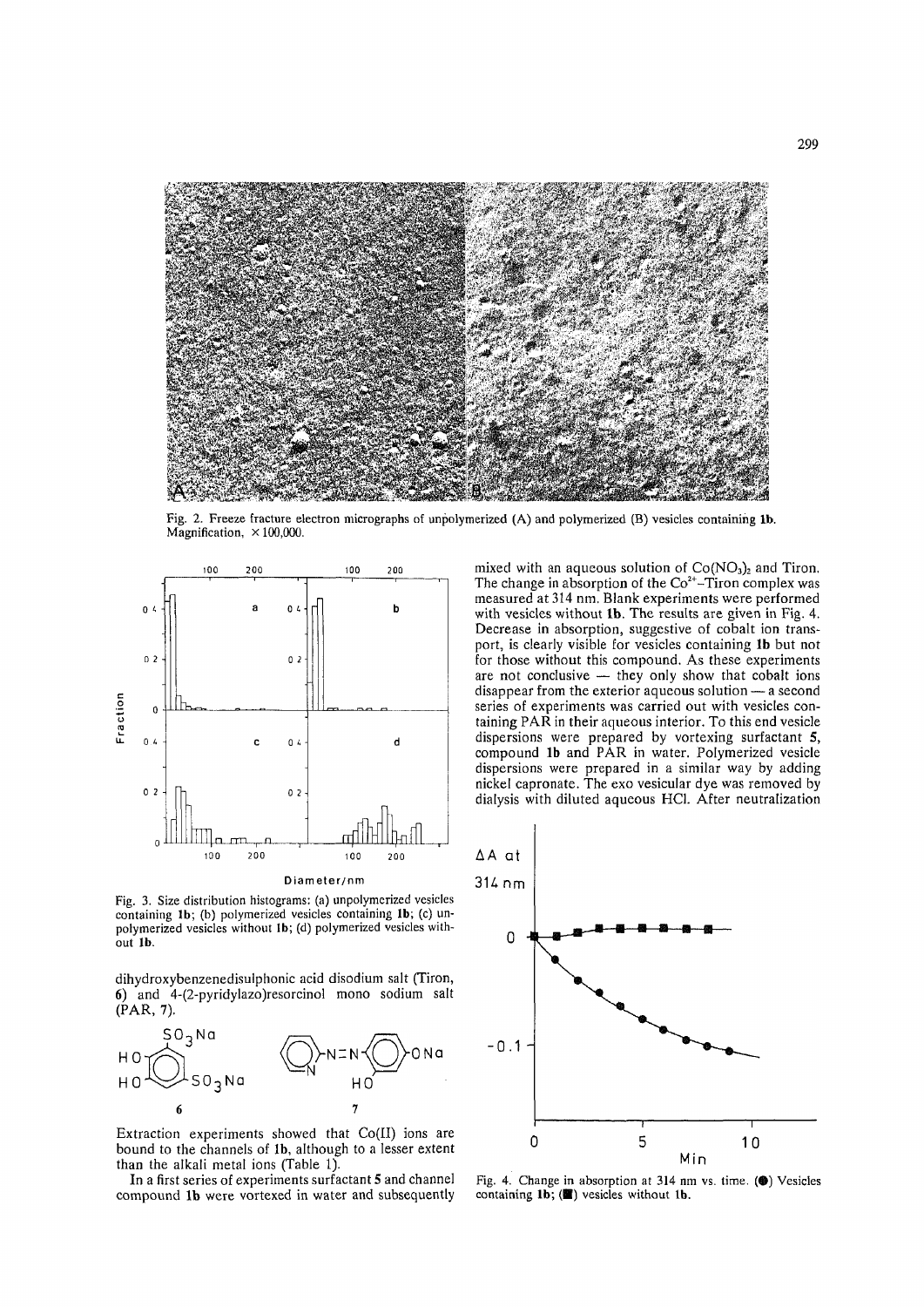the dispersions were mixed with an aqueous solution of  $Co(NO<sub>3</sub>)<sub>2</sub>$ . The increase in absorption by the cobalt-PAR complex was measured at 510 nm at 20 °C. Blank experiments were performed with unpolymerized and polymerized vesicles without 1b. In Fig. 5 the results of a typical experiment with unpolymerized vesicles are presented. Apparently, transport of cobalt ions across the bilayer occurs when channel compound 1b is present. Pseudo-first-order kinetics are obeyed. The transport rate constants are in the order of  $10^{-4}$  s<sup>-1</sup>. Without 1**b** no ion transport takes place. Only after destruction of the vesicles by the neutral surfactant Triton-X-100 increase in absorption at 510 nm is visible.

Leakage of the unpolymerized vesicles and thus a measurable blank rate was observed when the experiments were carried out at temperatures above the phase transition temperature. Leakage also occurred when the dye was not or incompletely removed from the exterior aqueous solution. Apparently, under these conditions the vesicles are destabilized.

All polymerized vesicle dispersions showed the same cobalt ion transport rate whether channel compound 1b was present or not. Rate constants are in the range of  $10^{-5}$  to  $10^{-4}$  s<sup>-1</sup>. This suggests that in these systems 1b does not contribute to transmembraneous transport. The reason might be that the ionophore is not able to span the membrane, e.g. because of the cross-links in the bilayers. In this context it is of interest to mention that after standing for a week or longer compound 1b slowly precipitated from the polymerized vesicle dispersions. A similar effect was not observed with the unpolymerized samples. Apparently, polymerized vesicles of 5 and 1b are not completely compatible. The observed ion transport rate in case of the polymerized vesicles is probably due to leakage or due to a process in which the capronate ions from the polymerization catalyst act as carrier molecules.

# *C onclusion*

This investigation has shown that a realistic model of a channel-type ionophore can be designed and constructed on the basis of polymers of isocyanides which contain macrocyclic rings. As macrocyclic rings of different size are easily accessible nowadays, this opens the possibility



Fig. 5. Change in absorption at 510 nm vs. time. (.) Vesicles containing 1b; ( $\blacksquare$ ) vesicles without 1b.

*Israel Journal of Chemistry 24 1984* 

of synthesizing ionophores which display ion selectivity. Work along these lines is currently in progress.

#### **EXPERIMENTAL**

Infrared and UV-V is spectra were recorded on Perkin-Elmer 283 and 555 spectrometers, respectively. <sup>1</sup>H NMR spectra were obtained on Varian EM 390 and Bruker WP 200 instruments. Chemical shifts are given downfield from internal  $Me<sub>4</sub>Si$ . Abbreviations used are  $s =$  singlet, m = multiplet, d = doublet and b = broad. Electron microscopy was carried out with a Philips EM 301 instrument. Samples were frozen in a slash of liquid and solid nitrogen, fractured with a Denton freeze etch apparatus, and replicated with Pt/C according to standard procedures.<sup>4</sup> Glycerol was added up to 25% to prevent freeze damage.

4,5-D ihydroxybenzene-l,3-disulphonic acid disodium salt (Tiron) and 4-(2-pyridylazo)resorcinol monosodium salt (PAR) were purchased from Merck and UCB, respectively. Triton-X-100 was obtained from Schuchardt. Nickel capronate was prepared from capronic acid and  $NiCO<sub>3</sub>$ . Ni(OH)<sub>2</sub>.

4'-Acetylbenzo-18-crown-6 (2). This compound was prepared by ring closure of 3,4-dihydroxyacetophenone with  $1,14$ dichloro-3,6,9,12-tetraoxatetradecane (yield 48% )" or by acetylation of benzo-18-crown-6 (yield  $84\%$ ).<sup>10</sup>

*4'-(l-N-Formylaminoethyl)benzo-18-crown-6* (3). C om pound 2 (17.5 g, 49.4 mmol) and ammonium formate (50 g) were heated in a  $N_2$  atmosphere for 7 h. During this period the temperature was slowly raised to 190 °C while water and ammonium carbonate were distilled off. After cooling to room temperature the mixture was diluted with water  $(100 \text{ ml})$  and chloroform (100 ml). The organic layer was separated and the aqueous layer was extracted twice with chloroform (100 ml). The combined extracts were washed with water, dried (Na<sub>2</sub>SO<sub>4</sub>,  $M g SO<sub>4</sub>$ ) and concentrated under vacuum. The resulting orangered oil was purified by chromatography using a short column of neutral alumina (eluent EtOAc-EtOH, 9:1  $v/v$ ) and recrystallization from EtOAc-diethyl ether. Yield 16 g (44 mmol, 88%) of 3; IR (KBr) 1675 (CO), 1100 and 1250 (ether) cm<sup>-1</sup>; <sup>1</sup>H NMR  $(CDCI<sub>3</sub>)$   $\delta$  1.43 (d, 3H, CH<sub>3</sub>), 3.67-4.10 (m, 20 H, CH<sub>2</sub>CH<sub>2</sub>O), 5.1 (m, 1H, CH), 7.0 (b, 1H, NH), 6.8 (m, 3H, ArH), 8.13 (s, 1H, CHO).

*4'-(]-isocyanoethyl) benzo-18-crown-fi* **(4).** To *a* solution of 3 (9.57 g, 25 mmol) and triethylamine (8.1 g, 80 mmol) in methylene chloride (50 ml) was added dropwise at 0 °C over a 1 h period phosphorus oxychloride  $(4.9 g, 32 mmol)$  in methylene chloride (15 ml). The mixture was stirred at  $0 °C$  for 1 h. Subsequently, the temperature was slowly  $(0.5 \text{ h})$  raised to 25 <sup>o</sup>C. Aqueous Na<sub>2</sub>CO<sub>3</sub> was added and the organic layer was separated, dried ( $Na<sub>2</sub>SO<sub>4</sub>$ , Mg<sub>2</sub>SO<sub>4</sub>), and concentrated under vacuum. The product  $(11 g)$  was purified by column chromatography (neutral Al<sub>2</sub>O<sub>3</sub>, eluent EtOAc-Et<sub>2</sub>O 1:1 v/v). Yield 7.3 g (20 m m ol, 80% ) of **4** as an alm ost colourless oil. IR (neat) 2138 (NC), 1100 and 1260 (ether) cm<sup>-1</sup>; <sup>1</sup>H NMR (CDCI<sub>3</sub>) δ 1.62 (m, 3H, CH<sub>3</sub>), 3.65–4.15 (m, 20 H, CH<sub>2</sub>CH<sub>2</sub>O), 4.74 (m, 1H, CH), 6.90 (s, 3H, ArH).

*Poty[I -(4'-benzo-18-crown-6)elhyHminomethylene]* **(lb).** Compound 4 (0.60 g, 1.64 mmol) and NiCl<sub>2</sub>.6H<sub>2</sub>O (12 mg, 0.05 mmol) were heated neat at 90  $\degree$ C for 5 days. The reddish glassy polymerization product was dissolved in chloroform  $(25 \text{ ml})$ . The latter solution was washed with water, dried  $(Na_2SO_4)$ , concentrated to a smaller volume (5 ml) and added dropwise to a well stirred mixture of diethylether-n-hexane (1:1  $v/v$ ). The flocky precipitate was filtered, washed with diethylether- $n$ hexane (1:1 v/v) and dried to give pale-yellow 1b. Yield 0.45 g (75%);  $[\eta]$  0.031 (toluene, 30.00°C);  $\bar{M}_{v}$  = 15,000; IR (KBr) 1625 (N=C), 1260 and 1100 (ether) cm

 $H \text{ NMR (CDCl}_3) \delta 1.4$  (b, 3H, CH<sub>3</sub>), 3.6–4.3 (b,  $\simeq 20$ H,  $CH<sub>2</sub>CH<sub>2</sub>O$ ), 6.8 (b, 3H, ArH), the methine H is probably (see Ref. 18) masked by the crown ether protons. Anal. Calcd. for C<sub>19</sub>H<sub>27</sub>NO<sub>6</sub>: C, 62.45; H, 7.45; N, 3.83; O, 26.27. Found: C, 62.13; H, 7.19; N, 3.96; O, 26.72.